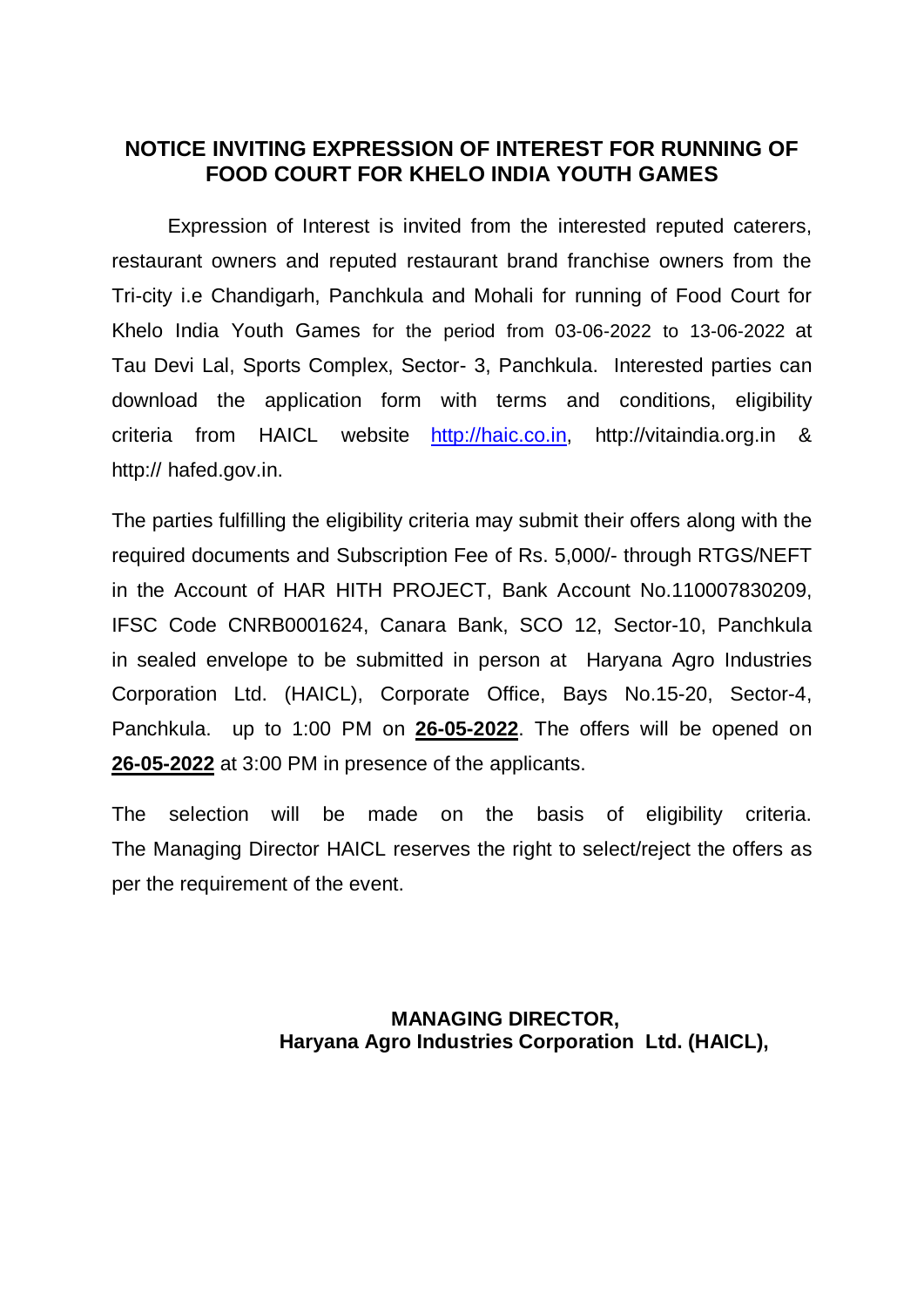### **EXPRESSION OF INTEREST**

#### **I. Introduction**

The Khelo India Youth Games is going to be held from 03/06/2022 to 13/06/2022 at Tau Devi Lal, Sports Complex, Sector-3, Panchkula. The Hon'ble Prime Minister of India will inaugurate the opening ceremony of Khelo India Youth Games and 8500 sports person from all over India & General Public from Haryana will attend the event. It is expected that Food Court facilities will be availed by 1500-2000 people per day.

HAICL intends to invite sealed application for running of Food Court for Khelo India Youth Games for the period from 03-06-2022 to 13-06-2022 at Tau Devi Lal, Sports Complex, Sector- 3, Panchkula The interested parties which fulfill the terms and conditions as detailed below may submit their proposal in the application performa.

Air conditioned hanger/stalls will be provided at pro-bono in order to seek least quotes from applicants.

#### **TERMS AND CONDITIONS OF EOI :-**

- 1. A sum of Rs.5,000/- (Rs. Five thousand only) as Subscription Fees is to be deposited by the interested parties through RTGS/NEFT in the Account of HAR HITH PROJECT, Bank Account No.110007830209, IFSC Code CNRB0001624, Canara Bank, SCO 12, Sector-10, Panchkula.
- 2. The Party will submit the Copy of PAN and GST Registration number.
- 3. The Party will submit the Copy of FSSAI License, If applicable.
- 4. List of Eatables/Beverages/ Coconut water/ Fresh Juices items to be sold at the Food Court with Rates duly signed be attached with the application.
- 5. The party has to provide the Eatable/Beverages/ Coconut water/ Fresh Juices items of good quality at the minimum rates so that it is economical for sports / Youth attendees. It is recommended that Kiosk may be arranged by supplier for ambience, otherwise stall will be provided.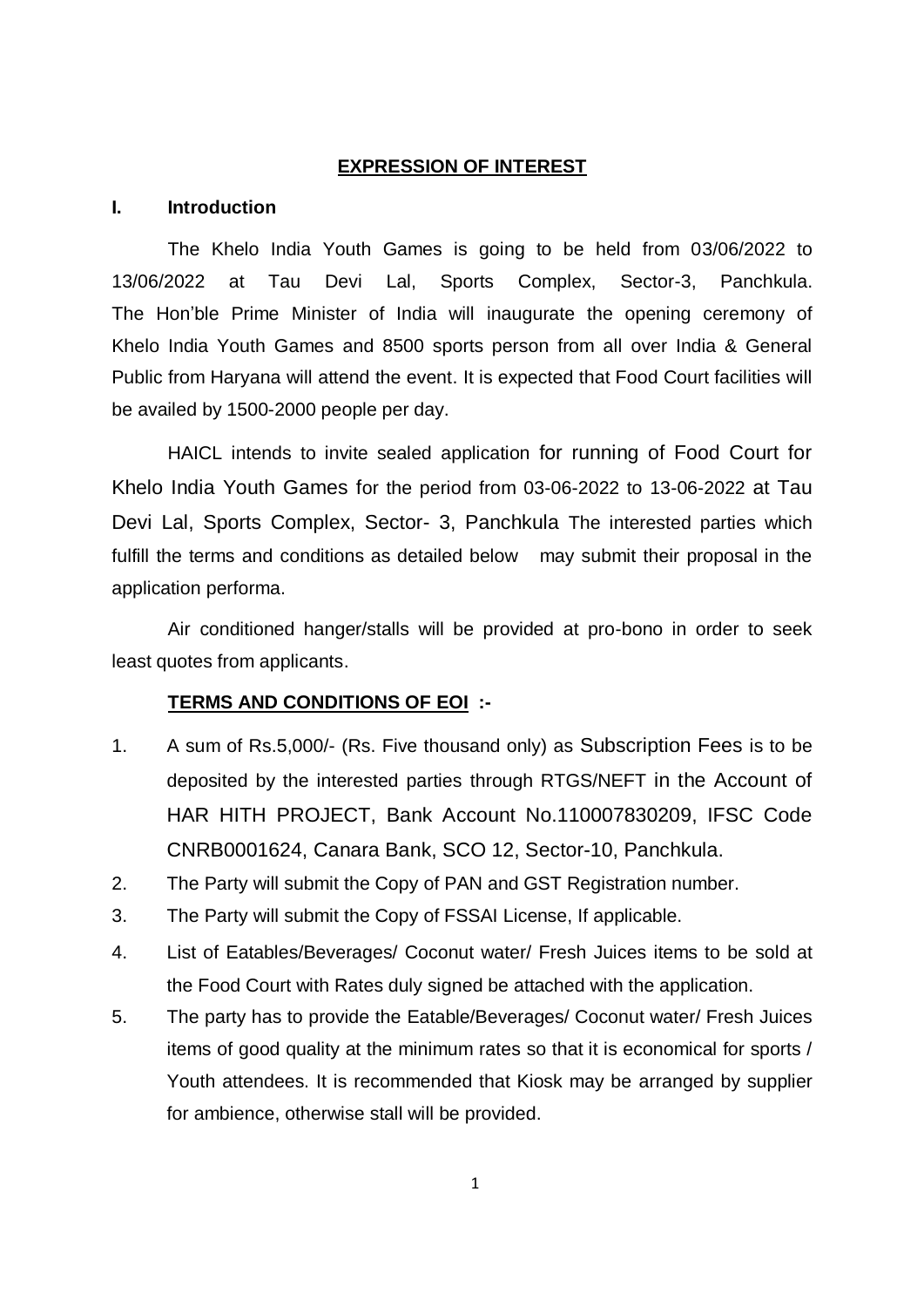6. The Party/ firm shall not have been blacklisted during the last 5 years by any Public sector/Govt./Quasi-Govt. Organization/any other client.

Managing Director, HAICL reserves all rights to accept or reject any or all the applications as per the requirement of the event because Khelo India Event is for Youth under 18 and thus healthy food will be preferred.

 The interested parties should submit the complete EOI document duly filled in and signed application form in sealed envelope, failing which the proposal shall be rejected.

The sealed envelope will be opened on 26/05/2022 by the constituted committee in the presence of applicants.

### **ARBITRATION**

In case of any dispute arises in this context, the same shall be subject to arbitration by the Managing Director, HAICL whose decision shall be final and binding on both the parties.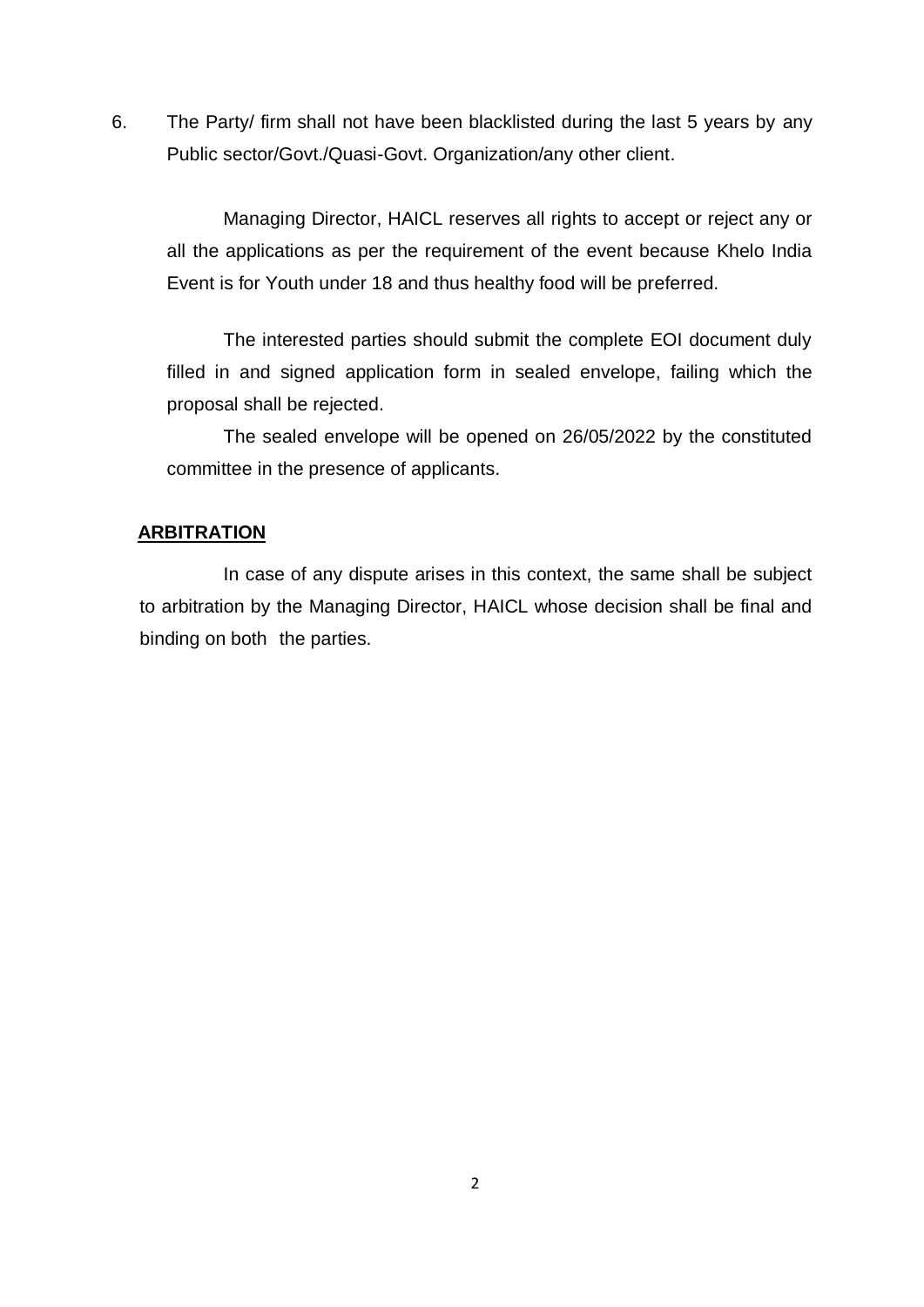# **APPLICATION PERFORMA**

|     | 1. Name and address of the Party/ Applicant:                                                                                                           |                                           |        |  |  |
|-----|--------------------------------------------------------------------------------------------------------------------------------------------------------|-------------------------------------------|--------|--|--|
|     |                                                                                                                                                        |                                           |        |  |  |
| 2.  | Detail of Subscription Fees Deposit:                                                                                                                   |                                           |        |  |  |
|     | RTGS UTR No. __________________________Date:________________(enclose copy)                                                                             |                                           |        |  |  |
|     |                                                                                                                                                        |                                           |        |  |  |
|     |                                                                                                                                                        |                                           |        |  |  |
| 4.  |                                                                                                                                                        |                                           |        |  |  |
|     | 5. FSSAI Licence No.: ___________________________________(enclose copy).                                                                               |                                           |        |  |  |
| 6.  | WORK EXPERIENCE (No. of years):<br>(Enclose documentary evidence)                                                                                      |                                           |        |  |  |
| 7.  | Whether your firm was black listed during the last 5 years<br>by public sector/Govt./Quasi-Govt. Organization/<br>any other client.                    |                                           | Yes/No |  |  |
| 8.  | <b>Bank Account Detail</b>                                                                                                                             |                                           |        |  |  |
|     | Name of Bank & Address                                                                                                                                 |                                           |        |  |  |
|     | <b>IFSC Code</b>                                                                                                                                       |                                           |        |  |  |
|     | Account No.                                                                                                                                            |                                           |        |  |  |
| 9.  | List of Eatables/Beverages/ Coconut water/ Fresh Juices items to be sold at<br>the Food Court with Rates duly signed be attached with the application. |                                           |        |  |  |
| 10. | Complete EOI document and all enclosures (duly self-attested                                                                                           |                                           |        |  |  |
|     | under seal)                                                                                                                                            |                                           | Yes/No |  |  |
|     |                                                                                                                                                        | Signature of Authorised<br>Representative |        |  |  |
|     |                                                                                                                                                        | Name and Address<br>of the Firm           |        |  |  |
|     |                                                                                                                                                        |                                           |        |  |  |
|     |                                                                                                                                                        | Contact No.                               |        |  |  |